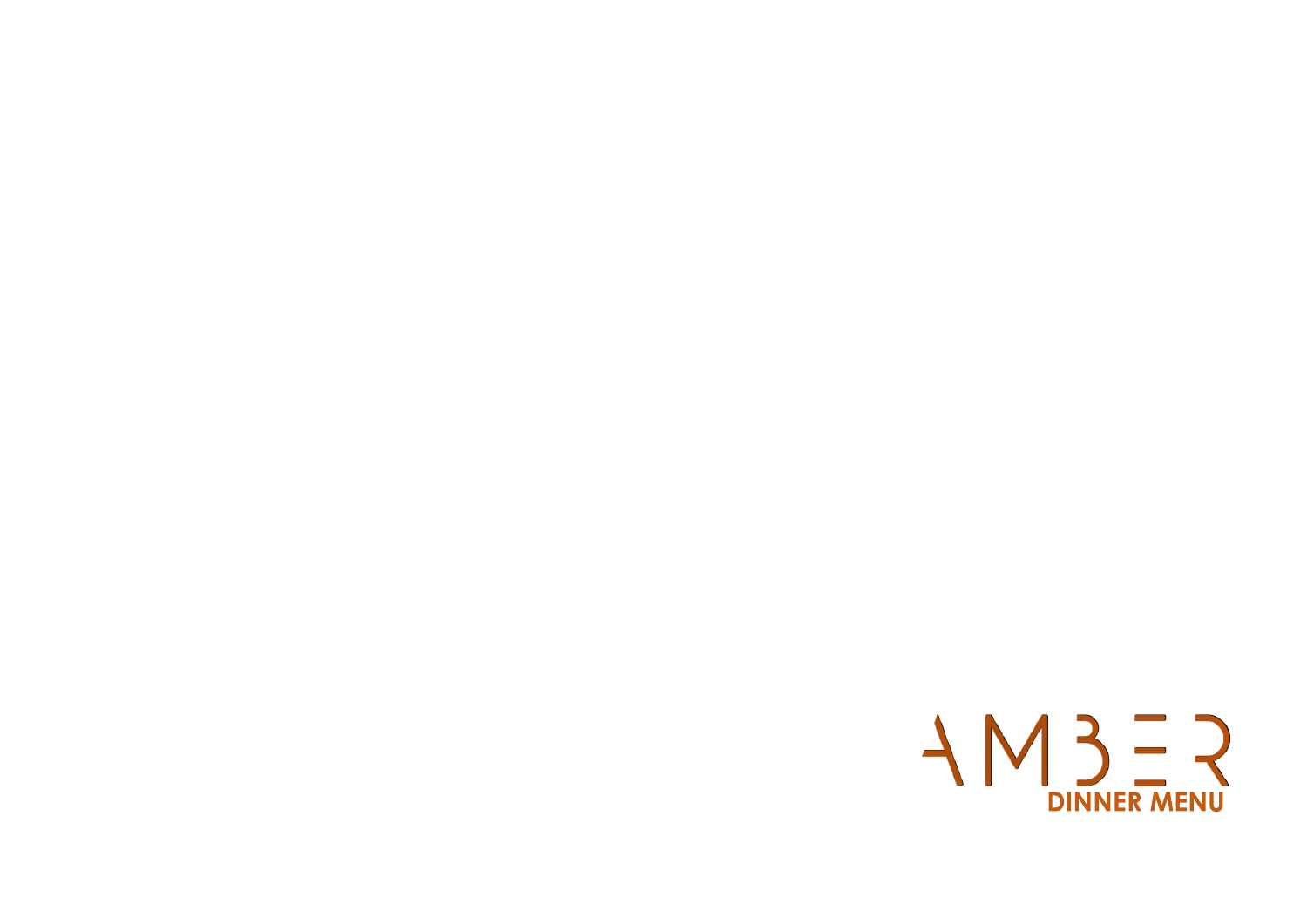Our menu may contain allergens as food is prepared in a commercial kitchen that handles nuts, shellfish and gluten. Whilst all reasonable efforts are taken to accommodate guest dietary needs, we cannot guarantee that our food will be allergen-free. Amber restaurant practices responsible service of alcohol.

All Credit Cards incur a 1.08% surcharge

Gluten Free (GF) Contain Nuts (N) Vegetarian (V)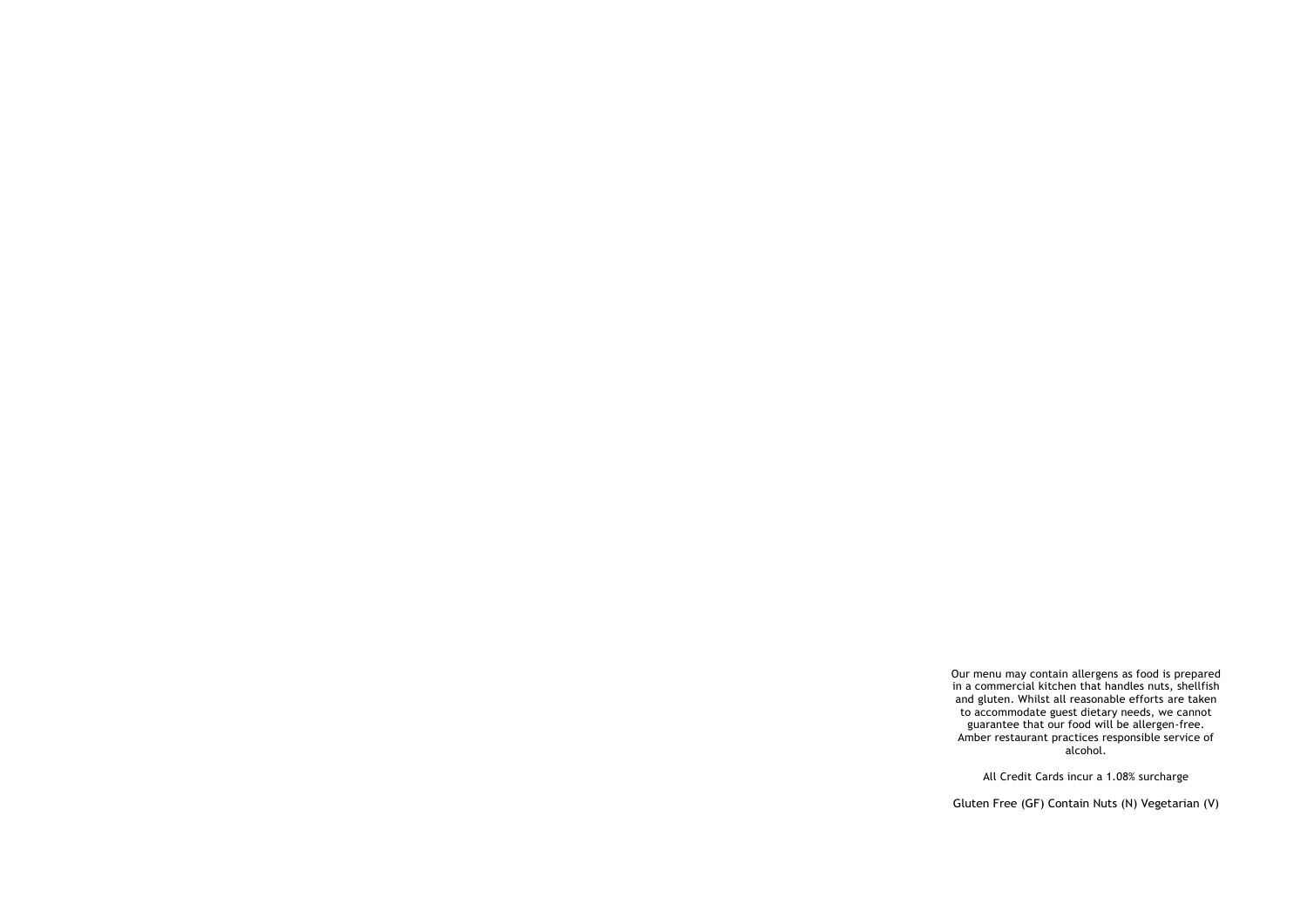### **S O U R D O U G H**  SALTED PEPE SAYA CULTURED BUTTER

**P U F F P I Z Z A B R E A D ( V )** OLIVE OIL, SALT, HOMEMADE CHICKPEA HUMMUS, ROLLED SOFT PIZZA DOUGH DRIZZLED WITH OLIVE OIL AND MURRY RIVER SALT, PUFFED IN OUR PIZZA OVEN AND SERVED WITH A HOMEMADE CREAMY GARLIC HUMMUS

**5**

**10**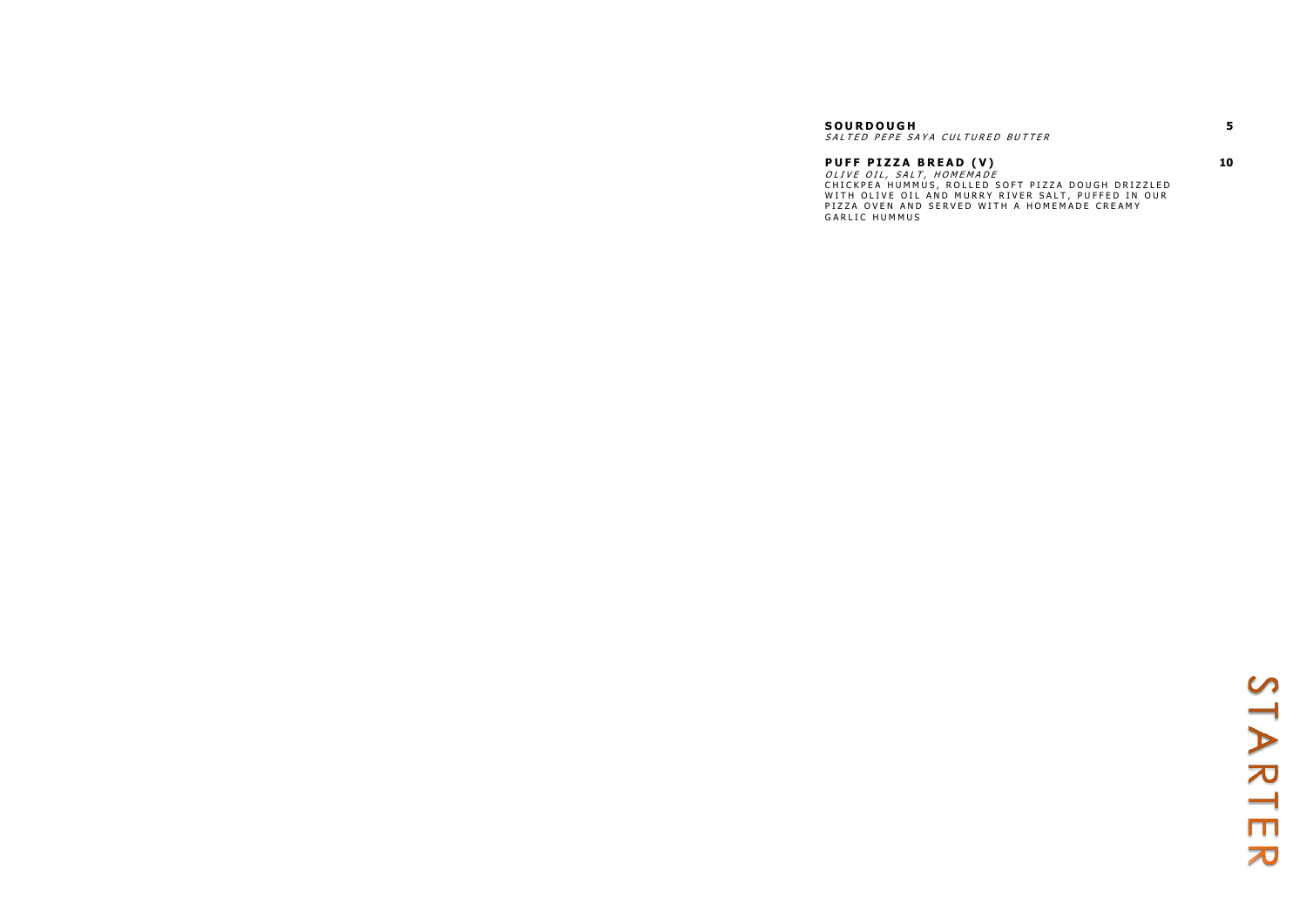**COFFIN BAY OYSTER** RICE WINE VINAIGREETTE,

**G R E E N T A M B A P R A W N S ( S )** CITRUS GRANT, SALSA GREFULA, AVOCADO MOUSSE AND

*VERJUICE* 

| <b>COFFIN BAY OYSTERS</b><br>RICE WINE VINAIGREETTE, CHIVES AND IKURA                                                | 26 |
|----------------------------------------------------------------------------------------------------------------------|----|
| SALT AND PEPPER CALAMARI (GF, S)<br>JALAPENO, CILANTRO, FINGER LIME AND CHIPOTLE AIOLI                               | 21 |
| SALMON SASHIMI (S)<br>JULIENNE GRANNY SMITH, CHILLI JAM, YUZU, WASABI AND<br><i>MICRO MUSTARD</i>                    | 23 |
| <b>APPLE WOOD SMOKE BEETROOT (GF, V)</b><br>MEDLEY OF BABY BEETROOT, PICKLED DILL AND GOAT<br>CHEESE CREAM           | 20 |
| LAMB TOMAHAWK CUTLET (GF)<br>ROSEMARY GARLIC MARINADE, GRILLED BABA GHANOUSH,<br><i>ASPARAGUS AND OLIVE TAPENADE</i> | 26 |
| <b>GREEN TAMBA PRAWNS (S)</b><br>CITRUS GRANT. SALSA GREFULA. AVOCADO MOUSSE AND                                     | 28 |

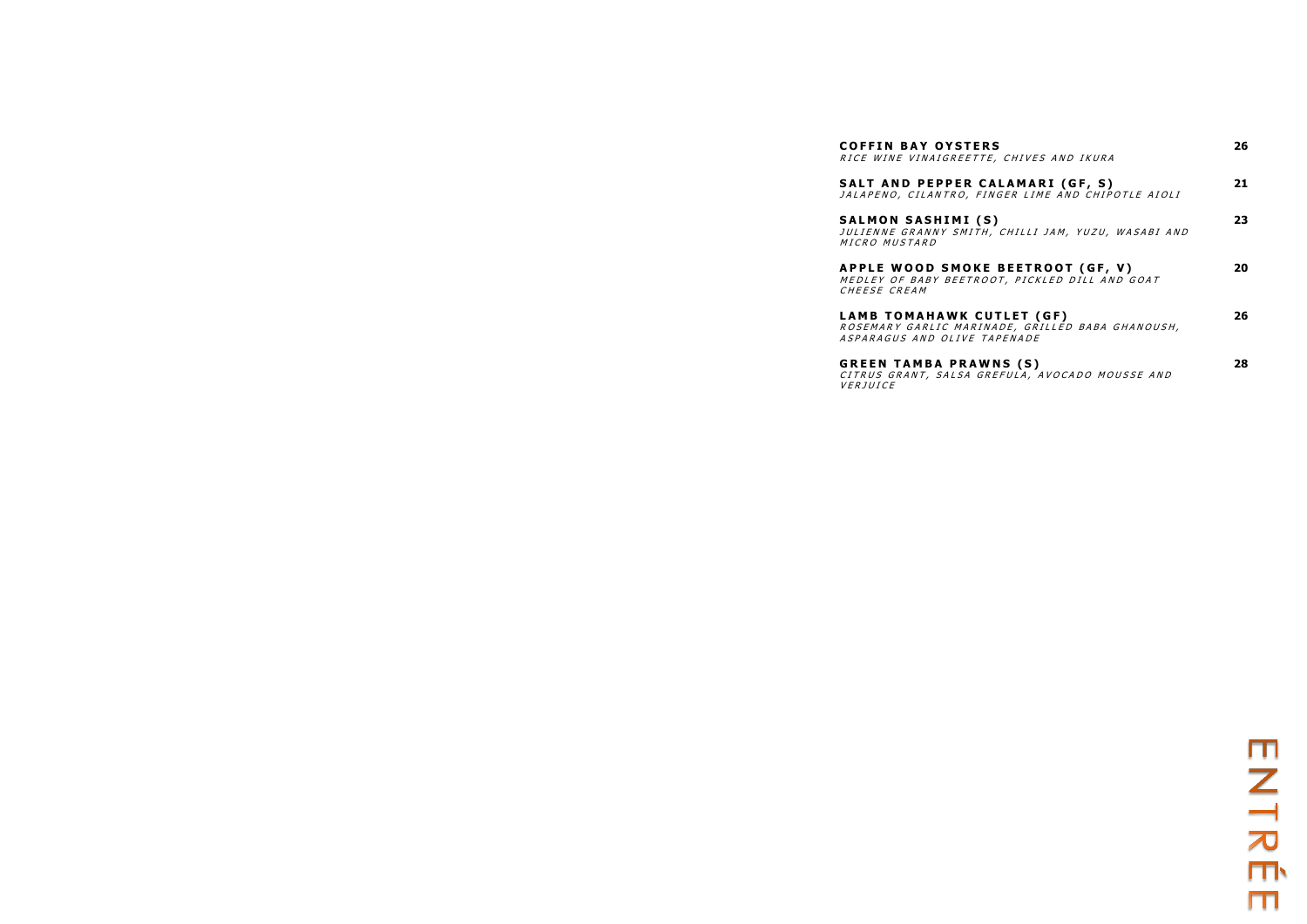**BUTCHER'S SECRET** S H A L L O T S

| <b>AUBERGINE (V)</b><br>WHOLE ROASTED EGGPLANT, MEDITERRANEAN SPICES,<br>DANISH FETA, PINE NUTES, ROSEMARY FLATBREAD              | 30  |
|-----------------------------------------------------------------------------------------------------------------------------------|-----|
| <b>SPAGHETTI VONGOLE (S)</b><br>CLOUDY BAY CLAMS, PRESERVED LEMON, CHERRY TRUSS<br>TOMATOES, SAV BLANC WINE AND FRESH PARSLEY     | 32. |
| <b>PULET FARCI (GF)</b><br>CHICKEN BREAST STUFFED WITH PORK AND FENNEL, PEA<br>AND MINT RISOTTO AND CIRSPY PANCETTA               | 38. |
| <b>BLUE EYE (S)</b><br>LINE CAUGHT FRESH FILLET, PRAWN CROQUETTE, APPLE<br>CIDER SLAW, BABY SPINACH AND TOPPED WITH BEARNAISE     | 38  |
| <b>BUTCHER'S SECRET (GF)</b><br>HANGER STEAK FILLET, POTATO DAUPHINOISE, PICKLED<br>RADISH, CHIMICHURRI, SWEET AND SPICY SHREDDED | 38  |

# NAINS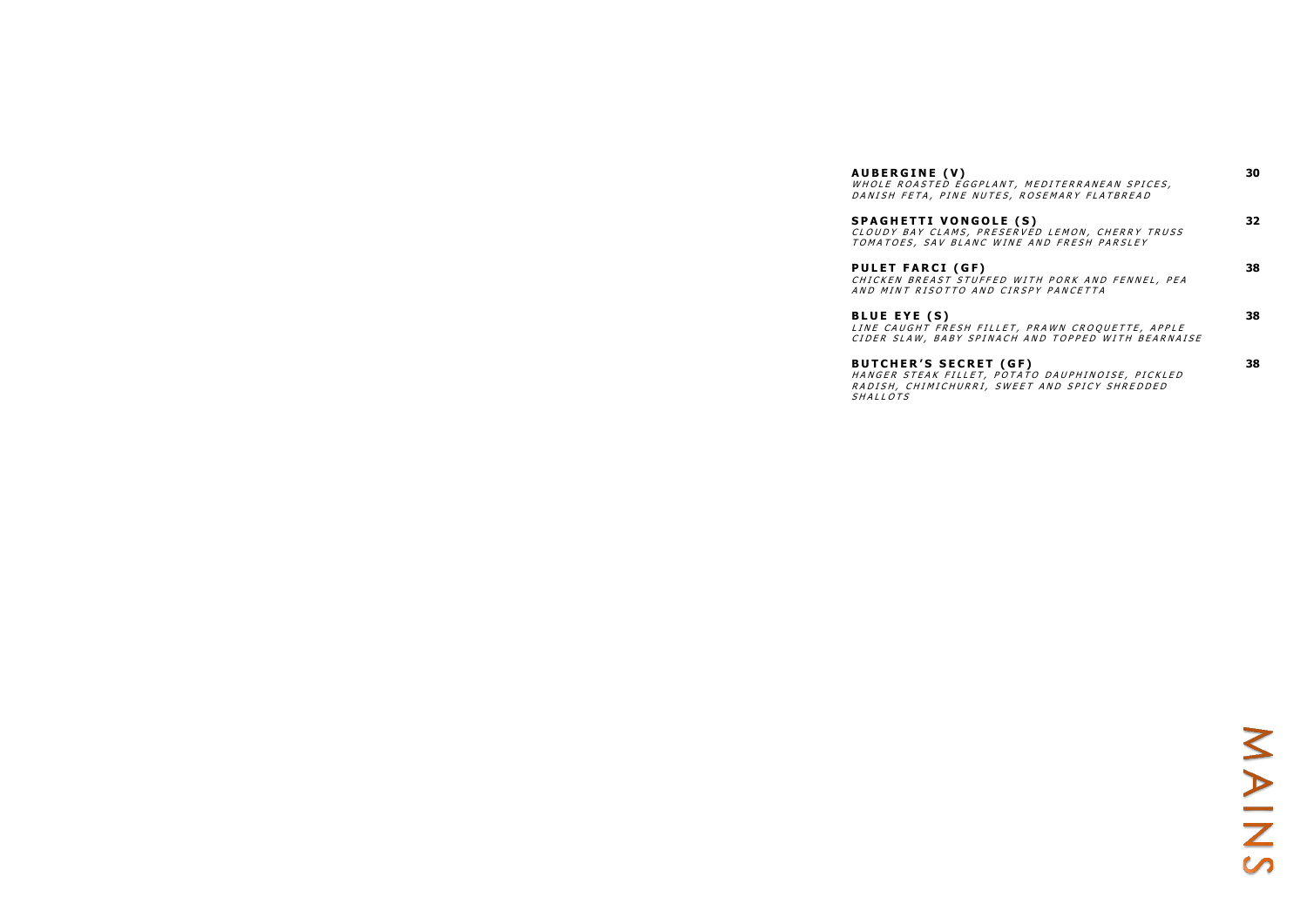# **1 0 0 % G R A S S - F E D S O U T H E R N N S W F L A T I R O N ( M B L 2 + ) 2 5 0 G ( G F )**

The flat iron is also known as the oyster blade steak. This uniform flat cut is delivered from the shoulder and is renowned for its high marbling and rich flavour. The flat iron is both tender and marble for a rich, beefy flavour. It is notably uniform in thickness and rectangular in shape and is 100% grass fed, with a marble score of  $2+$ .

**40**

# **1 2 0 D G R A I N - F E D R I V E R I N A A N G U S R I B E Y E F I L L E T 3 0 0 G ( G F )**

The rib eye steak is carved from the primal section called the beef rib. It falls between the chuck (shoulder) and the loin, and spans from ribs six through twelve. The marbling will melt into the steak as it cooks, creating a juicy and tender meat. Riverine Angus cattle are grain fed for over 120 days with a diet consist with wheat, oats and barley.

### **400D GRAIN-FED TAJIMA WAGYU STRIPLOIN ( M B L 4 + ) 2 0 0 G ( G F )**

Tajima is described as the highest quality beefs in the world and is renowned for its distinctive marbling and flavour. Wagyu beef also contains a higher percentage of omega 3 and omega 6. With its increased marbling enhances the ratio of healthier mono-saturated fats compared to regular beef.

\* STEAKS ARE SERVED WITH ROASTED GARLIC, PORTOBELLO, MUSHROOMS AND CHERRY TRUSS

ROM TH m  $\bigcap$  $\frac{1}{2}$ 

**47**

**56**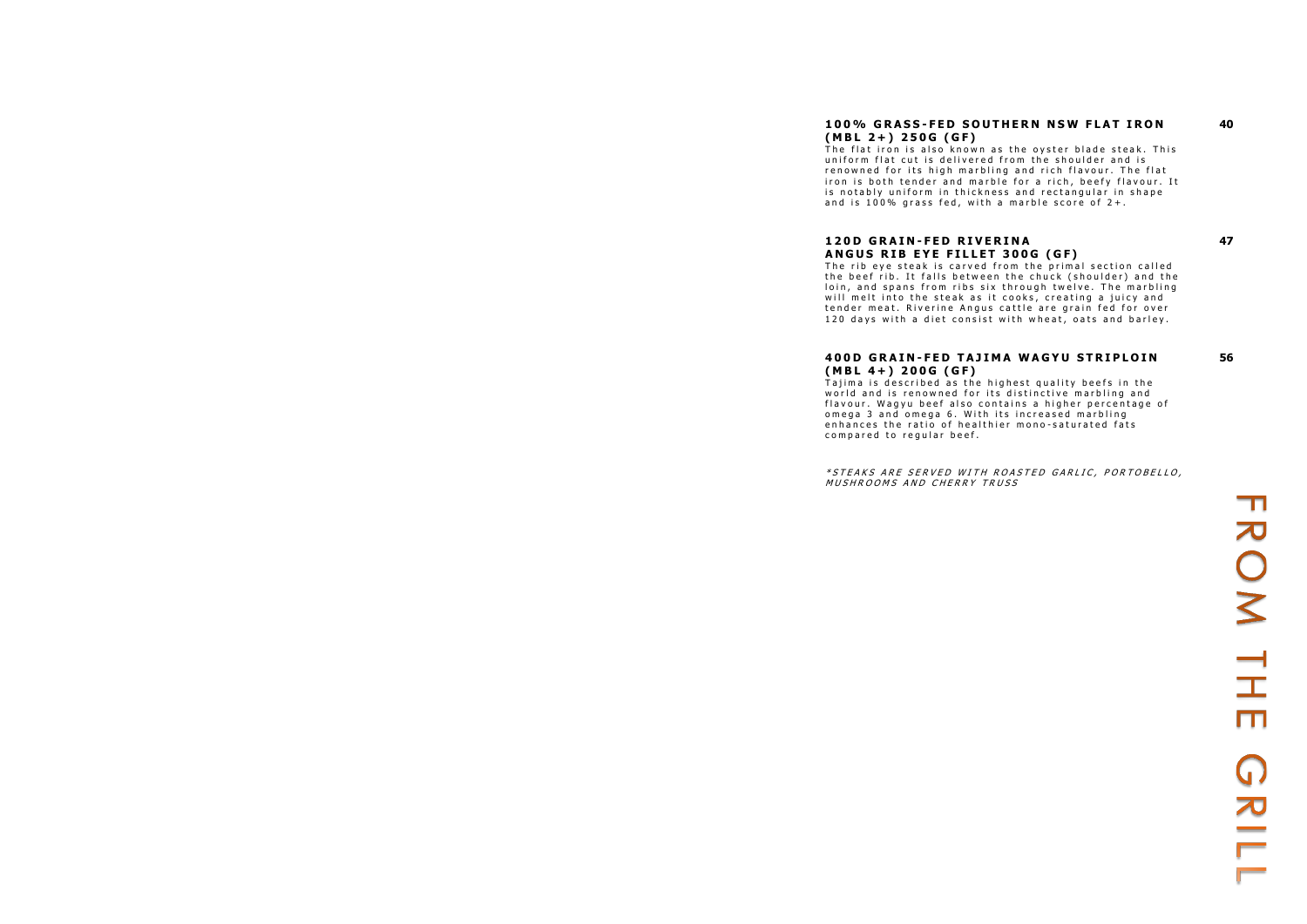### **T O S H A R E**

(IDEAL FOR 2-3 GUESTS, PLEASE ALLOW 45 MINUTES COOKING  $TIME$ )

# **( G F )**

ONION RINGS AND ASIAN FRAGRANT RIB SAUCE Oven roasted pork ribs marinate in the most delicious sticky barbecue sauce with a kick of garlic and chilli. It is accompanied with a side of roasted winter vegetables and citrus coleslaw.

**A N G U S T O M A H A W K 1 . 3 K G M B L 2 + ( G F )** RYE PESTO SOIL AND MEDLEY OF WILD MUSHROOMS The Tomahawk steak is a piece of tender rib meat, also known as a ribeye steak with at least five inches of rib bone left intact. This section of animal naturally collects more intramuscular fat creating the beautiful white lines  $-$  the fantastic marbling unique to the rib primal. This beautiful marbling adds a rich ribeye flavour and delicate buttery taste. Riverine Angus cattle are grain fed for over 120 days with a diet consisting of wheat, oats and barley.

**89**

# **1 2 0 D G R A I N - F E D R I V E R I N A**

**130**

SHAR

Ш

 $\infty$ 

 $\frac{1}{\Box}$ 

### **S A U C E S**

RED WINE SAUCE (GF)

MUSHROOM SAUCE (GF)

PEPPERCORN SAUCE (GF)

HOT ENGLISH MUSTARD (GF)

### **S I D E S**

**SEASONAL GARDEN SA** A G E D BAL SAMIC VINAIGRETT

**SHOESTRING FRIES**  $GARIIC AIOLI (GF, V)$ 

**STEAMED SEASONAL VE** ALMOND AND BUTTER (GF, V)

**CARAMELISED DUTCH C** HUMMUS AND PINE NUTS (GF

**CREAMY MASHED POTA** CRISPY PANCETTA (GE)

### SOUTHEAST ASIAN STYLE BBQ PORK RIBS

| <b>LAD</b><br>$F$ (GF, V) | 9  |
|---------------------------|----|
|                           | 9  |
| <b>EGETABLES</b><br>')    | 12 |
| <b>CARROTS</b><br>F, V)   | 12 |
| T0                        | 12 |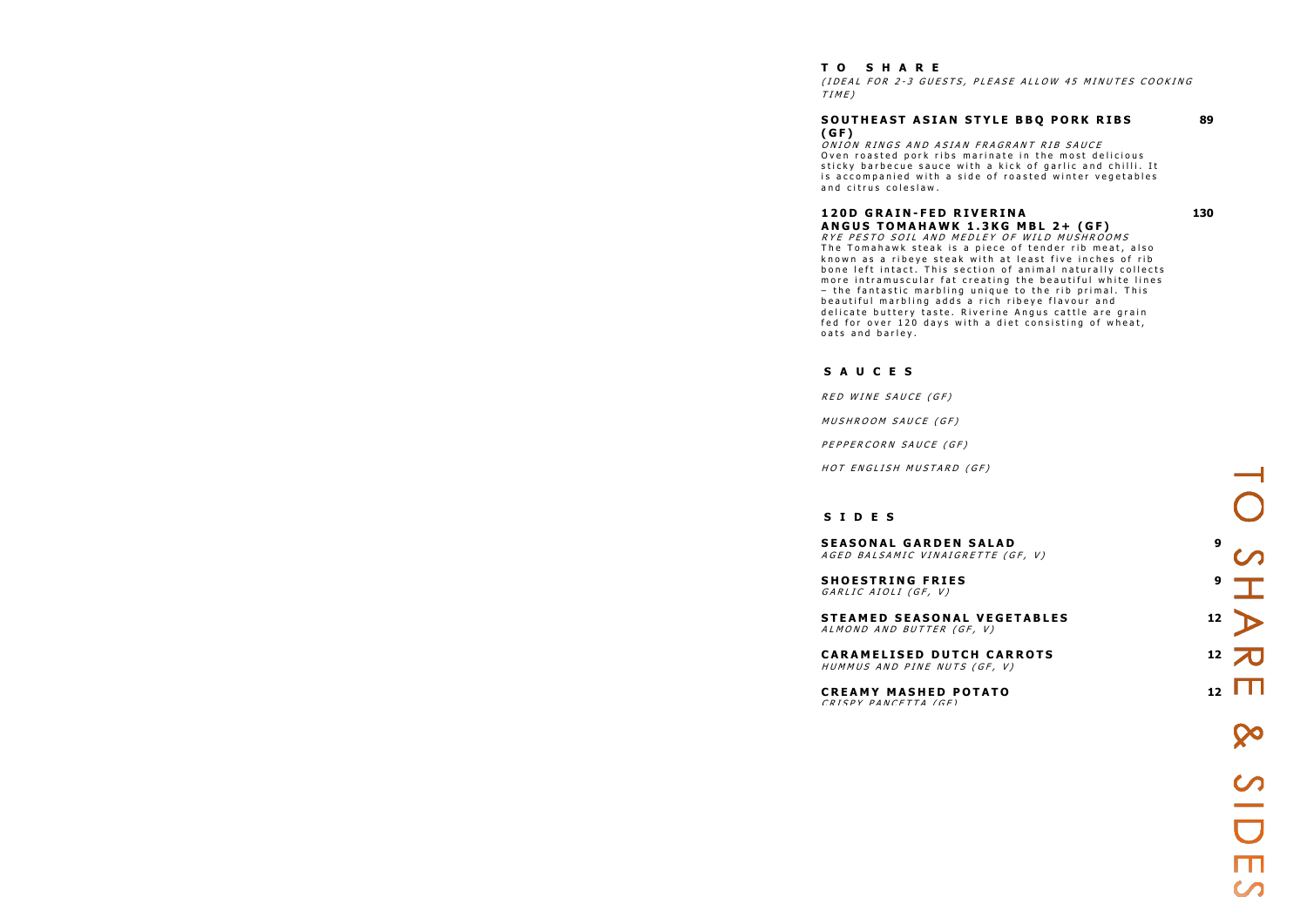# **P I Z Z A**

**MARGHERITA (V)** R O M A TO M A TO ES, MOZZ,

**VEGETARIANA (V)** PUMPKIN, ONION, CHERRY TOMATO, FETA, ROCKET, OLIVES

**QUATTRO FORMAGG** BIANCA BASE WITH 4 CH BRIE, BLUE, CHEDDAR,

**M A I A L A** TO MATO, MOZZARELLA, PARMESAN

**TRUFFLE AND PROS** BIANCA BASE, SAN DANI FOREST MUSHROOMS, BL

**K I N G P R A W N S** KING TIGER PRAWNS, CHERRY TOMATO, FRESH CHILLI, SPANISH ONION

**K I D S P I Z Z A** HAM, PINEAPPLE, MOZ.

**SPAGHETTI BOLOGN** WITH GARLIC BREAD

**CHICKEN NUGGETS** WITH SHOESTRING FR.

**BATTERED BARRAM** WITH SHOESTRING FRIES

| ARELLA, FRESH BASIL                                                 | 19 |
|---------------------------------------------------------------------|----|
| RY TOMATO, FETA,                                                    | 19 |
| ìI<br><i>HEESES</i><br><i>MOZZARELLA</i>                            | 20 |
| HAM, HOT SALAMI,                                                    | 21 |
| <b>CIUTTO</b><br><i>IELE PROSCIUTTO,</i><br><i>LACK TRUFFLE OIL</i> | 22 |
|                                                                     | 23 |

# **K I D S**

| ZARELLA                          | 12 |  |
|----------------------------------|----|--|
| <b>NESE</b>                      | 12 |  |
| <b>IES</b>                       | 12 |  |
| <b>UNDI FILLET</b><br><b>IES</b> | 12 |  |
|                                  |    |  |

**So** 

N<br>O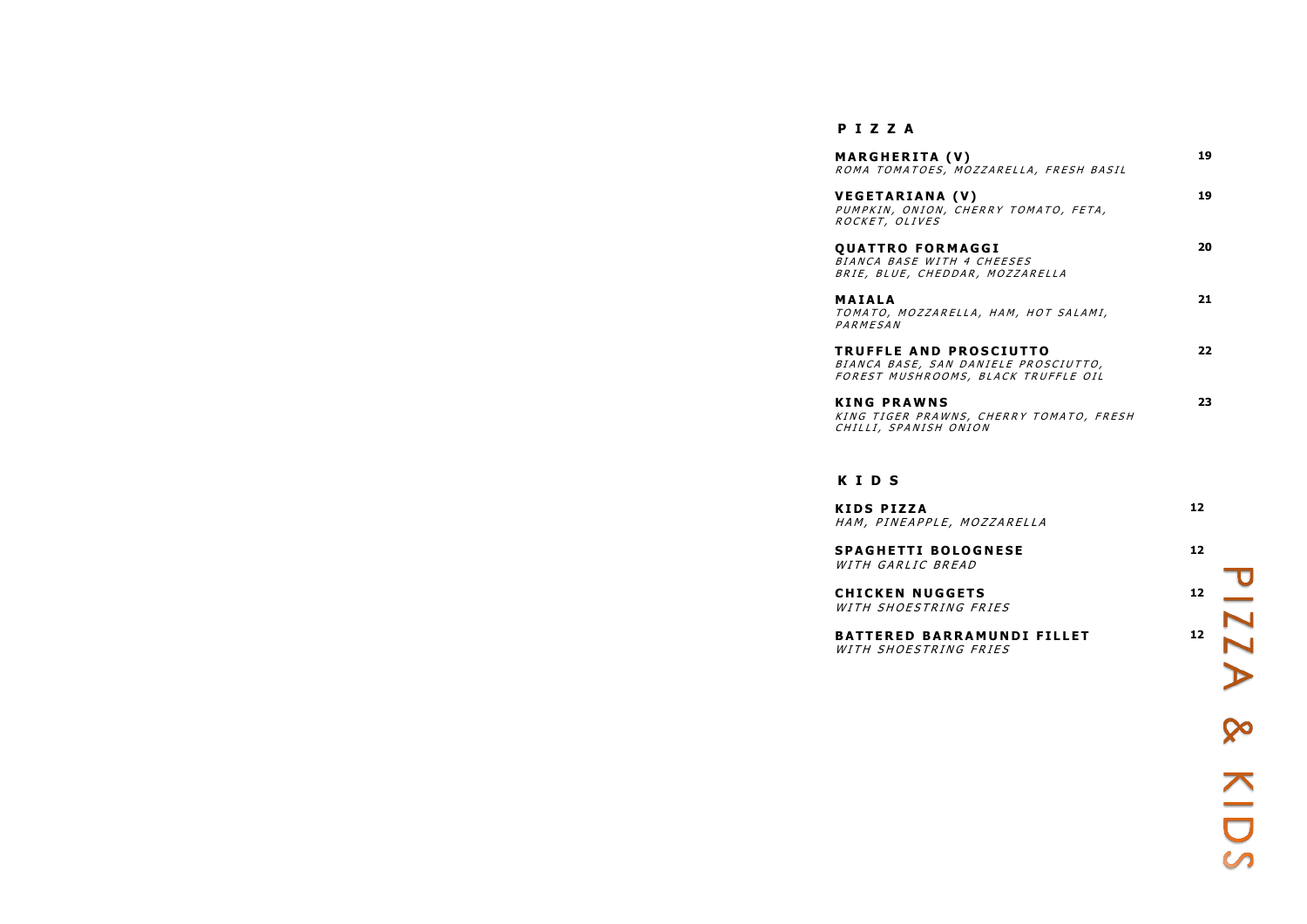# **LEMON BERRY CHEESECAKE**

R HU BARB, VANILLA MASCATPONE Lemon Berry Cheesecake is creamy and flavoured with Tangy lemon and berries throughout. It sits in a graham character crust and is topped with homemade vanilla mascarpone.

**15**

### **B A I L E Y S C R È M E B R U L E E**

ALMOND AND APRICOT BISCOTTI Crème brulee's taste combines the complex flavours of a light and airy vanilla custard with the nuttiness of a caramelised sugar top layer. The custard tastes of rich cream balanced with the aromatic and floral notes of the vanilla bean and baileys. Almond and apricot biscotti adds a fruity crunch.

### **CHOCOLATE TART**

RASPBERRY, HONEYCOMB, BERRY SORBET A triple layer of crumbly crust and a truffle-like interior filled with creamy chocolate custard, finished with a rich chocolate mousse and golden chocolate garnish. Also served with decadent, house-made honeycomb, raspberry and a scoop of mixed berry sorbet.

**15**

**15**

# **B A N O F F E E P I E**

FRESH BERRIES Originated from England, the pie consists of layers of caramel, sliced bananas, whipped cream topped with shavings of chocolate. Simple dessert but the right combination to satisfy your sweet tooth. Made to order, it is accompanied by seasonal fresh berries to balance the sweetness. Perfect dessert to finish the evening.

**15**

### **K I D S I C E - C R E A M**

VANILLA BEAN ICE-CREAM, FRESH STRAWBERRY, SUGAR SPRINKLES

 $\mathcal{C}$ <u>()</u><br>က

**9**